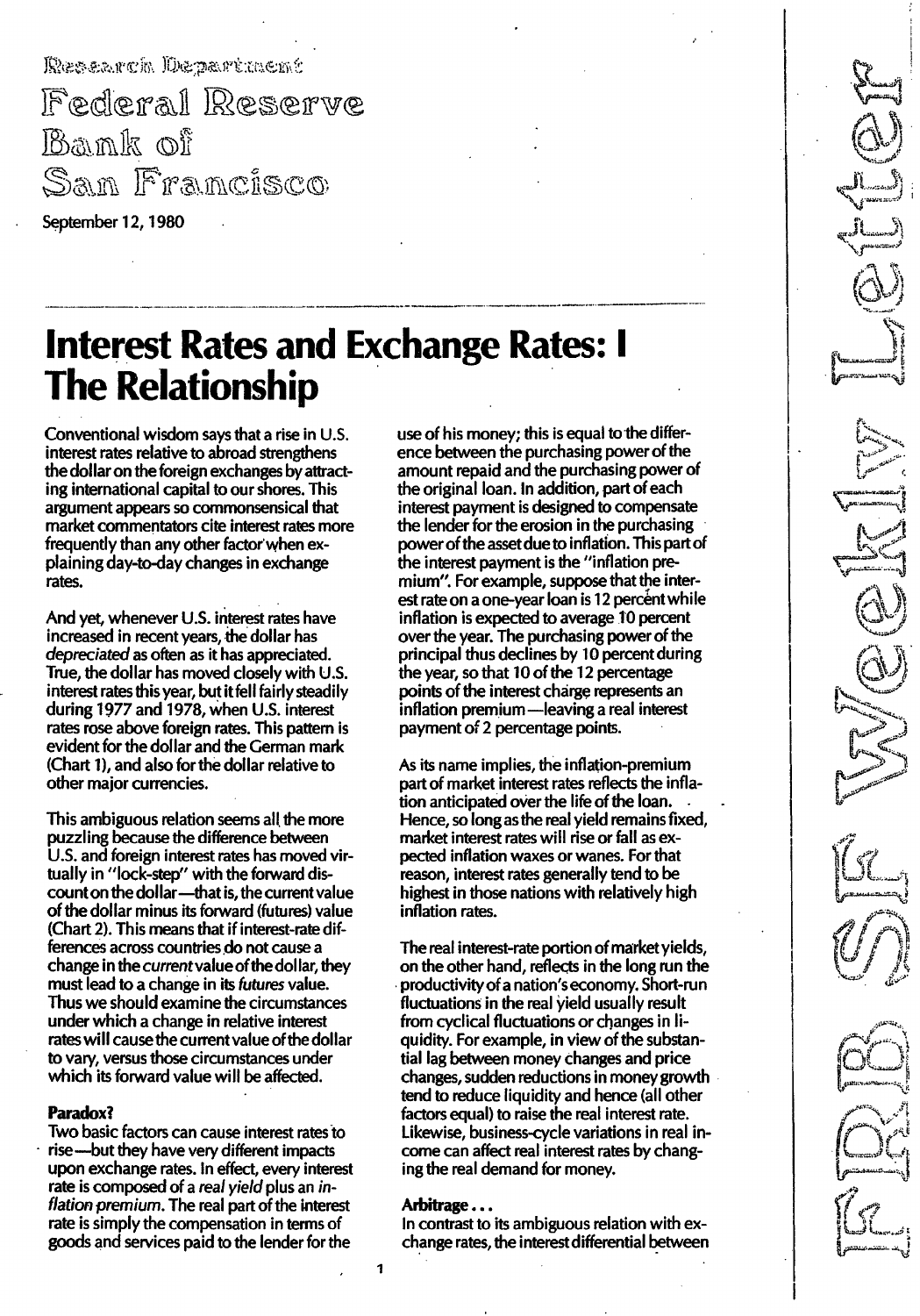Research Department

## Federal Reserve Bank of San Francisco

Opinions expressed in this newsletter do not necessarily reflect the views of the management of the Federal Reserve Bank of San Francisco. nor of the Board of Governors of the Federal Reserve System.

the U.S. and abroad usually varies closely and consistently with the forward discount on the dollar. The forward discount vis-a-vis (say) the German deutschemark (OM) is simply the percentage difference between the amount of marks one dollar will buy now and the forward (futures) price of marks (Chart 2). The forward price is the amount of OM an individual can contract to buy now with a dollar at some future date.

In the absence of capital controls, profitseeking investors will seek to obtain roughly the same dollar yield from comparable U.S. and foreign securities ("comparable" in terms of maturity, liquidity, and default risk). A U.S. citizen, for example, can purchase marks in the spot exchange market and use the proceeds to purchase a German security. Moreover, he can hedge the return against a fall in the mark (relative to the dollar) by selling now the OM (that he will receive at maturity) in the forward-exchange market. Thus he knows immediately what his return in dollars will be; and he knows that this return will not be affected by any future changes in the value of the OM against the dollar.

With this exchange risk "covered", arbitragers are encouraged to move funds between countries until the interest-rate differences equal the forward discount on the dollar. Actual or prospective capital controls of course can impede such international transfers of funds and so "break" this linkage. However, such controls have not been significant in major industrial countries in recent years.

The forward value of the dollar tends to reflect market expectations about what the (spot) price of the dollar will be in the future. Suppose, for example, that the one-year forward price of marks was 2DM/dollar, but that the price expected one year hence was only 1 .800M/dollar. Then an individual who purchased 2DM now for one dollar could expect to sell them later for about \$1.10. The potential profit from such "speculation", although involving some risk, tends to make the forward and anticipated future values of the dollar move together.

#### ... and exchange rates

Taken together, these facts largely explain the "paradoxical" variations in exchange rates vis-a-vis interest rates. Basically, increases in real interest rates tend to raise the current value of the dollar, while interest-rate increases due to inflationary expectations tend to lower the forward rate. Consider, for example, a situation where U.S. money growth decelerates, but presumably only on a temporary basis. The likely consequence is a temporary shortage of liquidity, along with a rise in real U.S. interest rates. Foreigners thus find it attractive to purchase U.S. securities. The resulting increase in the demand for dollars then pushes up the spot exchange value ofthe dollar. But without a change in inflation expectations (and thus in the expected level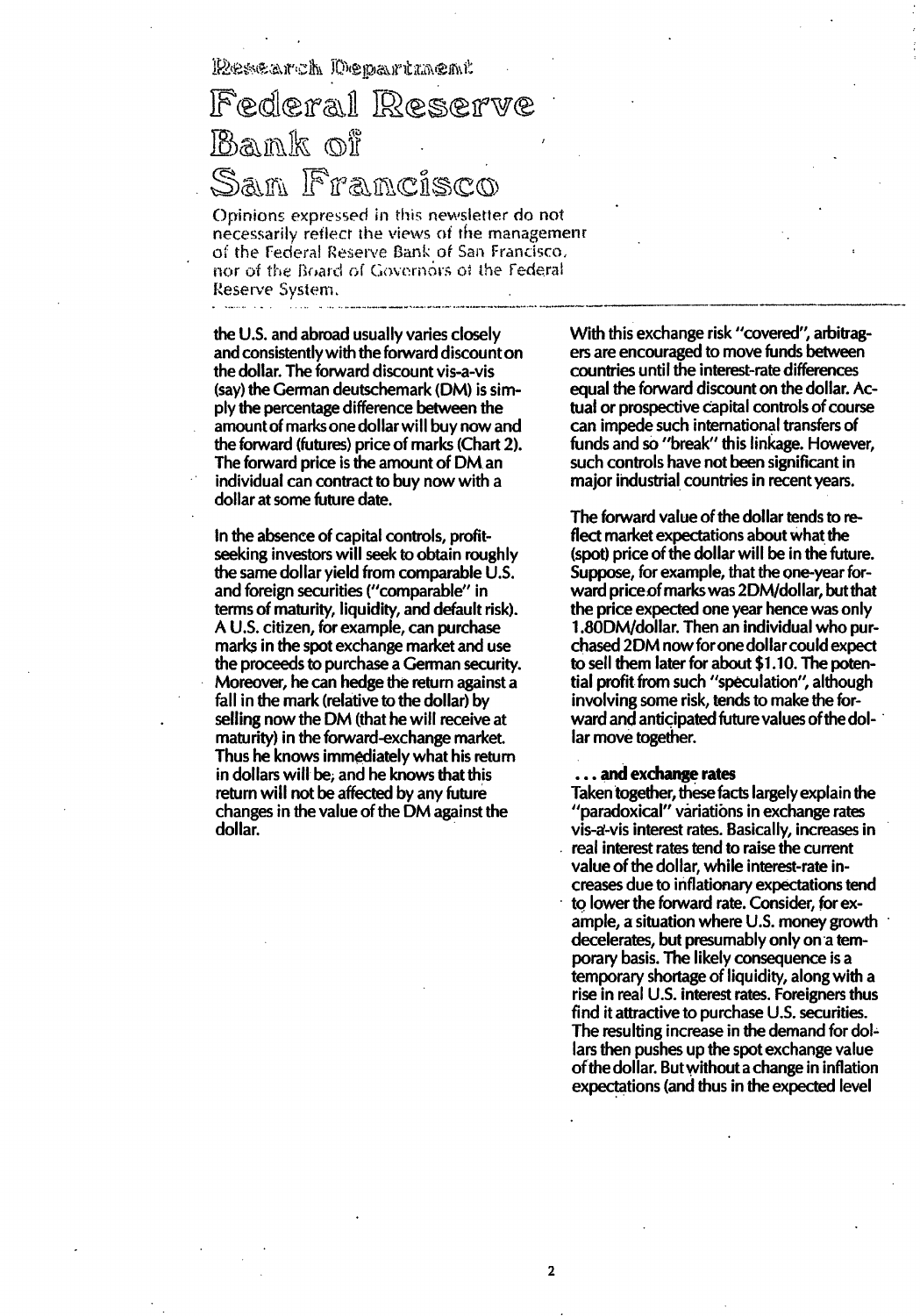

of U.S. prices), the future value of the dollar will not change. In this case the interest-rate differential will equal the forward discount, because the higher U.S. interest rate will lead to a higher spot rate for the dollar.

On the other hand, a rise in U.S. interest rates due to an increase in anticipated inflation will not attract foreign investment into U.S securities. That is, the higher  $U.S.$  rates will just compensate investors for the expected increase in inflation, and so thecurrentvalue of the dollar will not necessarily rise. However, because of the anticipated rise in the level of U.S. prices, the future value of the dollar will be expected to fall, driving down the forward exchange value of the dollar. In this case the interest-rate differential will equal the forward discount on the dollar, because the higher U.s. interest rate will be associated with a fall in the forward value of the dollar. Furthermore, the spot value of the dollar will subsequently fall as U.S. prices rise above those abroad. Indeed, because exchange rates often move ahead of current trends, the dollar's spot value may even fall somewhat immediately.

It should now be clear why the dollar has moved closely with U.S. interest rates this year, after moving in the opposite direction in 1977and 1978.The increase in U.s. interest rates early in 1980 largely reflected a rise in real yields, due to the liquidity squeeze caused by reduced U.S. money growth and the Federal Reserve's credit-restraint program. Hence the dollar rose during this period. But then the dollar declined in the spring, in the wake of recession-caused declines in market and real interest rates. On the other hand, during the 1977-78 period, increasing money growth in the U.S. led to accelerating inflation here relative to abroad. In this case, U.s. interest rates rose because of increases in the inflation premium, and the dollar fell as a result.

In fact, since the beginning of the floating exchange-rate regime in 1973, prolonged interest-rate increases have more often than not been associated with a depreciation of the currency. Interest-rate changes thus largely reflect variations in expected inflation. This is not surprising, in view of the substantial variations in money-growth rates here and abroad since 1973.But this observation also illustrates the crucial importance of monetary policies in determining the relations observed between interest rates and exchange rates. In particular, to the extent that the recent Federal Reserve change in moneycontrol procedures leads to steadier money growth and less inflation variability, U. S. interest rates and the foreign-exchange value of the dollar may move together more often in the future than they have in the past. This point is discussed further in our next article.

### Michael Keran& Charles Pigott